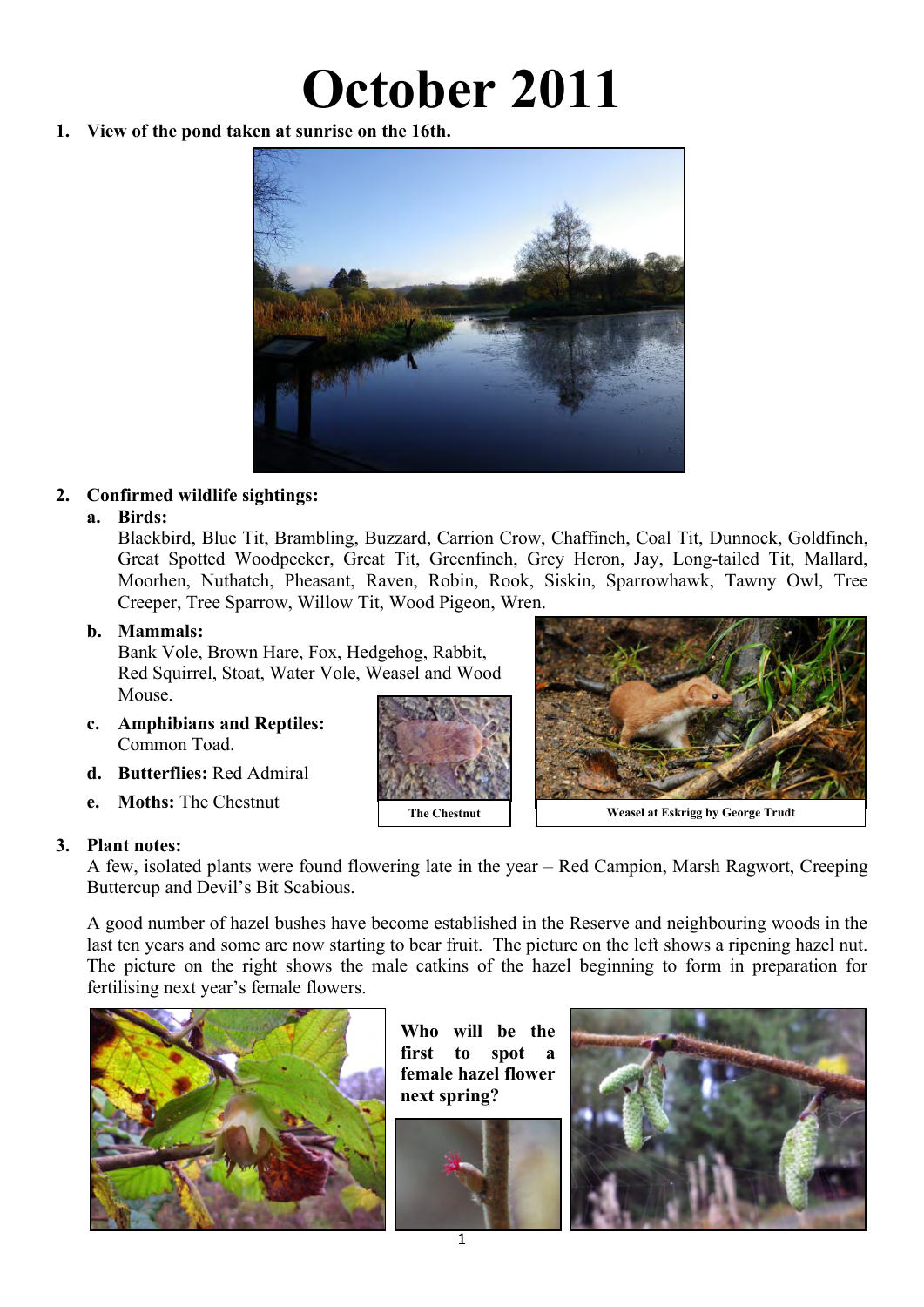#### **4. Fungi:**

At the end of October there were still many species of fungi to be seen around the Reserve and neighbouring woodland.



|              | <b>Common Name</b>             | <b>Scientific Name</b>          |
|--------------|--------------------------------|---------------------------------|
| $\mathbf a$  | <b>Crested Coral</b>           | Clavulina coralloides           |
| b            | <b>Common Earthball</b>        | Scleroderma citrinum            |
| $\mathbf c$  | <b>Slimy Milk Cap</b>          | Lactarius blennius              |
| d            | <b>Yellowish Pleurotus</b>     | <b>Panellus serotinus</b>       |
| e            |                                | Mycena fagetorum                |
| f            | <b>Birch Polypore</b>          | Piptoporus betulinus            |
| g            | <b>Trumpet Chanterelle</b>     | <b>Cantharellus tubaeformis</b> |
| h            |                                | Cortinarius sp                  |
| $\mathbf{i}$ | <b>Eye-lash Fungus</b>         | Scutellinia scutellata          |
|              | <b>Blackening Brittlegill</b>  | Russula nigricans               |
| $\bf k$      | <b>Yellow Stagshorn</b>        | Calocera viscosa                |
| L            | <b>Jelly Hedgehog (Tongue)</b> | Pseudohydnum gelatinosum        |
| m            | <b>Snaketongue Truffleclub</b> | Cordyceps ophioglossoide        |
| n            | <b>Sand Bolete</b>             | Suillus variegatus              |
| $\mathbf{0}$ | <b>Wood Hedgehog</b>           | Hydnum repandum                 |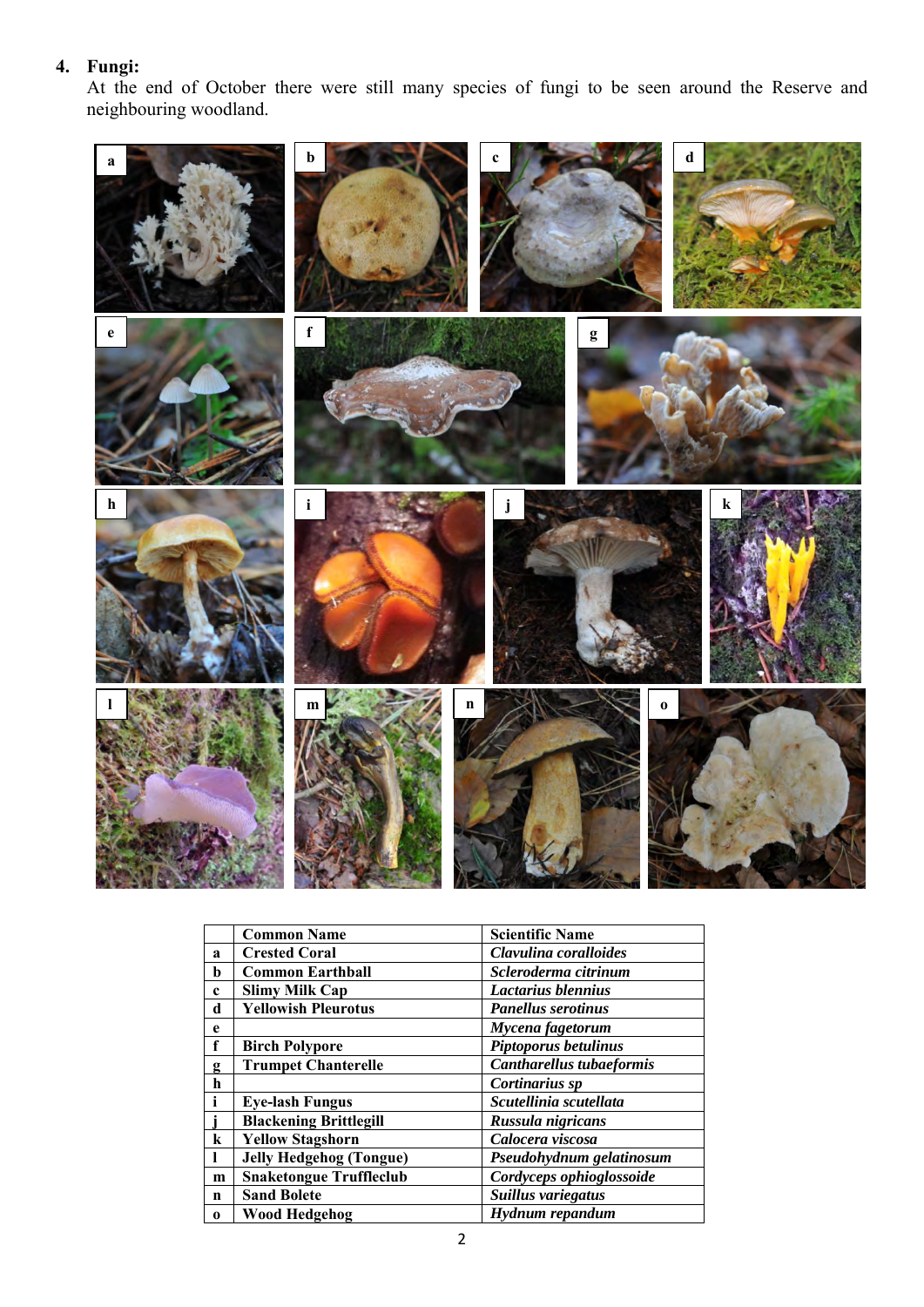#### **5. Hedgehogs**

#### **Scientific name:** *Erinaceus europaeus*

**Size:** Hedgehogs grow to around 25cm from nose to tail, and have a bulky body weighing around 1kg. The tail is between 2 and 3cm long.

**Distribution:** Found throughout the UK.

**Months seen:** April to October. Hedgehogs hibernate for the remainder of the year.

**Habitat:** Hedgerows, grassland and gardens.

**Food:** Earthworms, beetles, slugs, snails and other invertebrates.



**Special features:** Hedgehogs are different from every other UK mammal in that they have a coat of around 6,000 spines on their back. Although the spines are sharp, they are not barbed like the spines on a porcupine.

There can be up to 500 fleas on one hedgehog, but the fleas are a specific type which have adapted to life amongst the tough hedgehog spines. Although they sometimes get passed to dogs, cats and humans, they rarely bite. When they do, they usually drop off and go looking for another hedgehog.

Hedgehogs do their hunting at night. They have a strong sense of smell and hearing, but relatively poor eyesight. They're great to have in the garden, since they eat many of the creatures which gardeners regard as pests. They get their name from the pig-like snorting noise they make while snuffling through hedgerows. The males are called boars and the females are called sows.

Hedgehogs can swim, climb almost vertical walls, and run at speeds of up to two metres per second.

They reach sexual maturity in their second year. After emerging from their first winter in hibernation they build up their body weight, and by late April they are ready to breed. The ideal mating time would be on a warm night, usually between May and June.

Mating begins when the male finds a female on his nightly hunting trip. As he approaches her, he makes lots of pig-like snorting noises, and then he shuffles round and round her, trying to gain her attention. This can sometimes go on for hours, as the female is usually more interested in foraging for food than mating. All the male can do is snort louder, and circle closer to her. If he is persistent enough, the female may give in and allow the male to mate with her. Mating only lasts for a minute or two, but the female must completely flatten her back before the male can mount her, otherwise he could be seriously injured on her spines. After the two separate, the male plays no further part in bringing up the family. If the mating is successful, the babies are born four weeks later.

Hedgehogs generally have two litters each year of between five and seven young. The female makes a nest just underground of dry leaves and grass. In gardens they often choose to nest under sheds. Fortunately for the mother, the hoglets are born without spines, but are covered with short white hairs which [gradually turn](http://www.uksafari.com/jpeg3/hedgehog6.jpg)  [into spines.](http://www.uksafari.com/jpeg3/hedgehog6.jpg) After one month the young are ready to leave the nest on foraging trips with their mother. After two months they are ready to leave their mother who will then start another brood.

In order to protect themselves from predators, hedgehogs have a row of muscles along the underside of their bodies which allow them to roll up into a tight ball of prickles. Unfortunately this is no defense against the motor car, and thousands of hedgehogs are killed on UK roads every year.

In Britain the hedgehog hibernates between October and April when the weather is cold and natural food supplies are scarce. They shelter somewhere warm and dry, like a pile of leaves or logs. Always check piles of garden waste before starting a bonfire, there may be a hedgehog in there!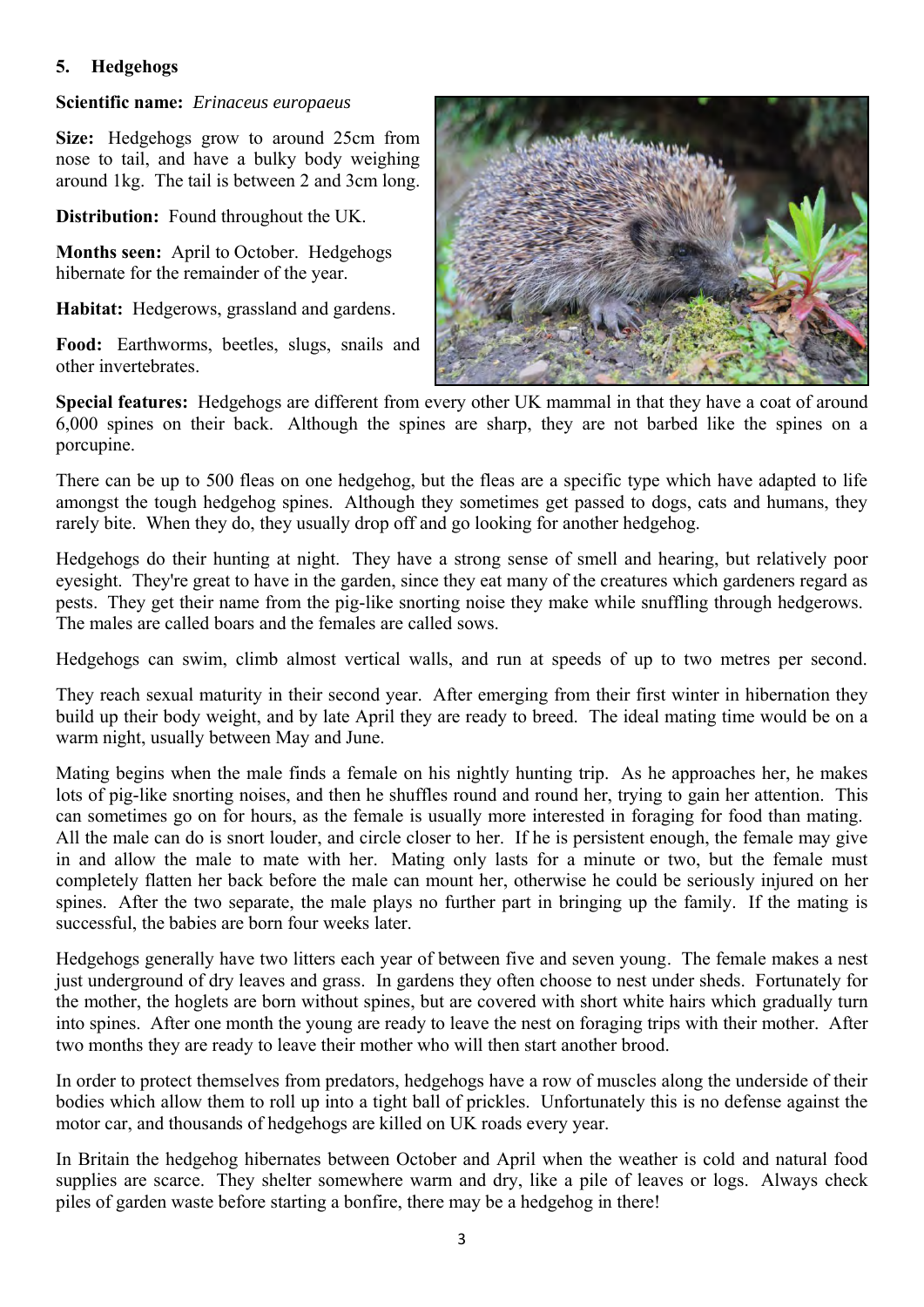During hibernation the hedgehog's heart beat and breathing almost stops. Hardly any energy is used. Chemical reactions are so minimal that the animal survives on just the fat reserves in the body. It has been calculated that a hedgehog burns up around one third of its body weight while sleeping through the winter. If a hedgehog tries to hibernate at less than 500 grams in weight it's unlikely to survive, and could literally starve. Ideally it wants to be 600 grams or more for a healthy hibernation. Some hedgehogs born late in the year simply don't have enough time to build up enough reserves of fat to take them through the cold winter months. These late litters, or as they're sometimes called 'Autumn Juveniles' are possibly the result of our changing climate, and they are becoming much more common.

If you find a small hedgehog out and about in the late autumn or early winter, even at night, it's a good idea to weigh it. If it's under 500 grams, phone your local wildlife rescue centre for advice. It may need to come into care where it can be checked over and perhaps over-wintered. Also check the rest of your garden and alert your neighbours too. Where there is one hedgehog there may be more.

# **7. Events at Eskrigg:**

# **19th – Den Building with Ross Gemmell**

The weather leading up to the Den Building afternoon was very poor and several family groups decided to withdraw from the event. Nevertheless, the event went ahead and the Carey family enjoyed a sunny afternoon and constructed some excellent huts.





#### **24th - Visit by two members of the S1 Environmental Studies class from Lockerbie Academy.**

The two boys, Isaac Hann and Connor Jardine, used their first visit to the Reserve to have a look round and think about what practical work they could do to in order to learn some new skills and help the Trust at the same time. They are looking forward to returning next month when they hope to work to improve the paths.



**26th - Visit by S2 Environmental Studies class from LA.** 



Left to right: Christina, Prentice, Jamie, Thomas and Ross raking up the leaves along the path through the Reserve.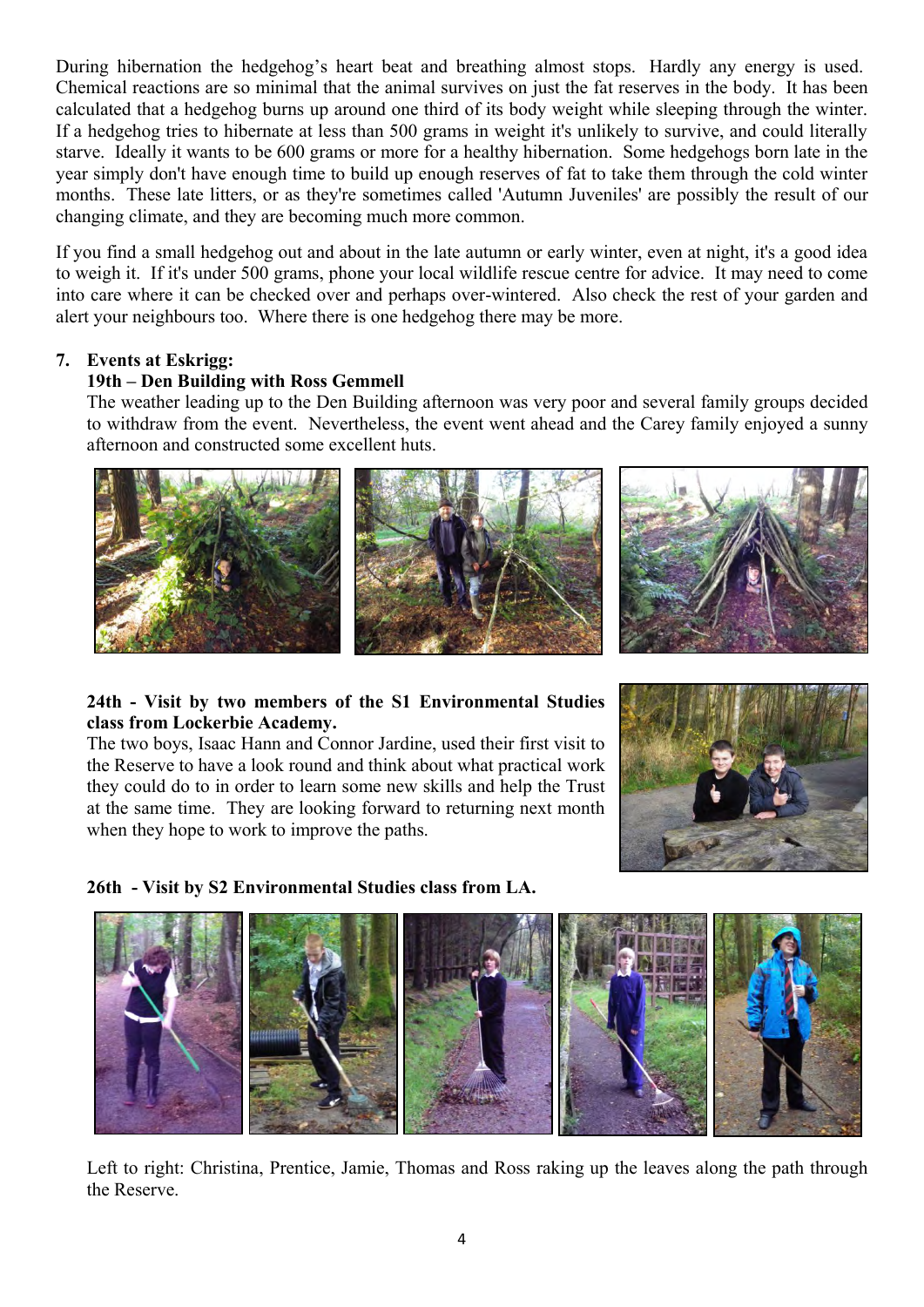**27th - Miss Bowker's S3 Science Class came to learn some pond and stream sampling procedures.** 



**The following organisms were identified during the sampling exercise:** 

**Stream samples:** Freshwater Shrimps Mayfly nymphs (4 species) Caddis-fly larvae Simulid larvae Fly larva Worm

**Pond Samples:** Three-spined Sticklebacks Damselfly nymphs Mayfly nymphs (2 species) Pond Snails Greater Water Boatman Lesser Water Boatman

**Pond Samples continued:** Caddis-fly larvae (sand case) Red Water Mite Pond Skater Freshwater Shrimps Pea Mussels Dragonfly - Common Darter (male)

The science class spent some time discussing the role of freshwater invertebrates as water pollution indicator organisms. The fact that we have so many species of mayfly in the stream and pond tells us that the water in both cases is unpolluted.

The class also discussed the mutualistic relationship between the fungal and algal components of a lichen and why lichens are good indicators of air quality. The fact that we have the finely branched Usnea species on the trees at the Reserve means that the air is free from sulphur dioxide pollution.

#### **28th - S3 Environmental Studies from Lockerbie Academy.**

Teri and Pamela took over from where the S2 class had finished earlier in the week, and, with the help of their leaders Norah Muirhead and Anne Good, completed the clear-up of autumn leaves.





#### **30th - Maintenance Day**

On the last Sunday of the month Stuart Roxburgh and John Reid kindly helped to tidy the path by the Dumfries Road. This involved trimming the hedge and cutting and raking up the grass. The path between the Reserve shelter and the field gate was also strimmed and raked.

**Volunteers:** Thanks to Innes Green, Lewis Carruthers and Ian Dunn for their regular assistance once a week.

**The S2 and S3 Environmental Studies pupils have prepared a booklet to show how they went about raising funds for Eskrigg Reserve last session. The booklet is on display at Eskrigg Centre.**